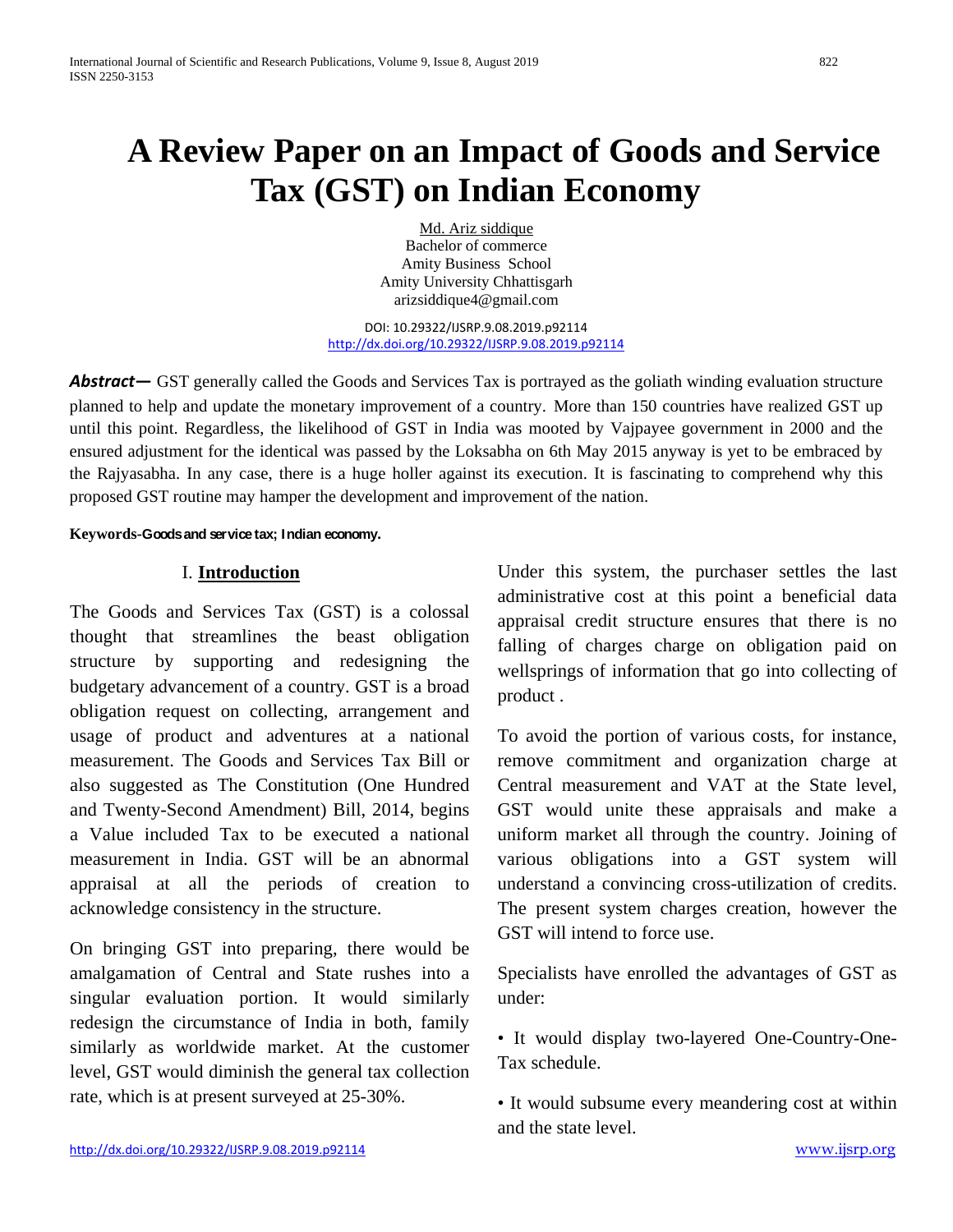• It would not simply broaden the cost everyday practice by covering items and endeavors yet also make it clear.

• It would free the amassing part from falling effect of charges, along these lines by improve the costforcefulness of product and ventures.

• It would chop down the expenses of product and ventures and as such by, increase usage.

• It would make business-obliging condition, subsequently by addition charge GDP extent.

• It would upgrade the simplicity of working together in India.

## **Why no to GST?**

In any case, the inquiry is: is the image as ruddy as it is delineated?

Money Street firm Goldman Sachs, in a note 'India: Q and An on GST — Growth Impact Could Be Muted', has put out evaluations that show that the Modi Government's model for the Goods and Services Tax (GST) won't raise progression, will push up purchaser costs expansion and may not achieve broadened commitment compensation gettogethers.

There appears, apparently, to make sure escape provisos in the proposed GST charge routine which may block in passing on the perfect results.

They are: India has gotten twofold GST instead of national GST. It has made the entire structure of GST really befuddled in India. The center ought to encourage with 29 states and 7 affiliation spaces to realize such cost daily practice. Such normal is most likely going to make money related similarly as political issues. The states are presumably going to lose the state in choosing rates once GST is executed. The sharing of earnings between the states and within is up 'til now just clash with no understanding touched base concerning pay unbiased rate.

Supervisor Economic Advisor Arvind Subramanian on 4 December 2015 prescribed GST paces of 12% for concessional items, 17-18% for standard product and 40% for excess items which is significantly higher than the present most noteworthy organization evaluation pace of 14%. Such action is likely going to push development.

Supervisor Economic Advisor Arvind Subramanian on 4 December 2015 prescribed GST paces of 12% for concessional items, 17-18% for standard product and 40% for excess items which is significantly higher than the present most noteworthy organization evaluation pace of 14%. Such action is likely going to push development. Online business does not leave signs of the trade outside the web and has lack of definition related with it. Subsequently, it ends up being for all intents and purposes hard to pursue the business trade happening through web which can be business to business, business to customer or customer to customer. Yet again, there appears, apparently, to be no clearness about whether a thing should be seen as an organization or a thing under the possibility of E-business. New techniques can be made to track such trades anyway until such advancements become quickly open, time of evaluation pay from this zone would continue being faulty and much underneath the craving. Again Ebusiness has been ensured against duty evaluation under custom commitment prohibition on electronic transmissions by the WTO Bali Ministerial Conference held in 2014 .

Correspondence is viewed as need and one can't regulate without correspondence. In recent developments, correspondence has foreseen the segment of media transmission.

**The proposed GST system seems, by all accounts, to be negative for media transmission area too**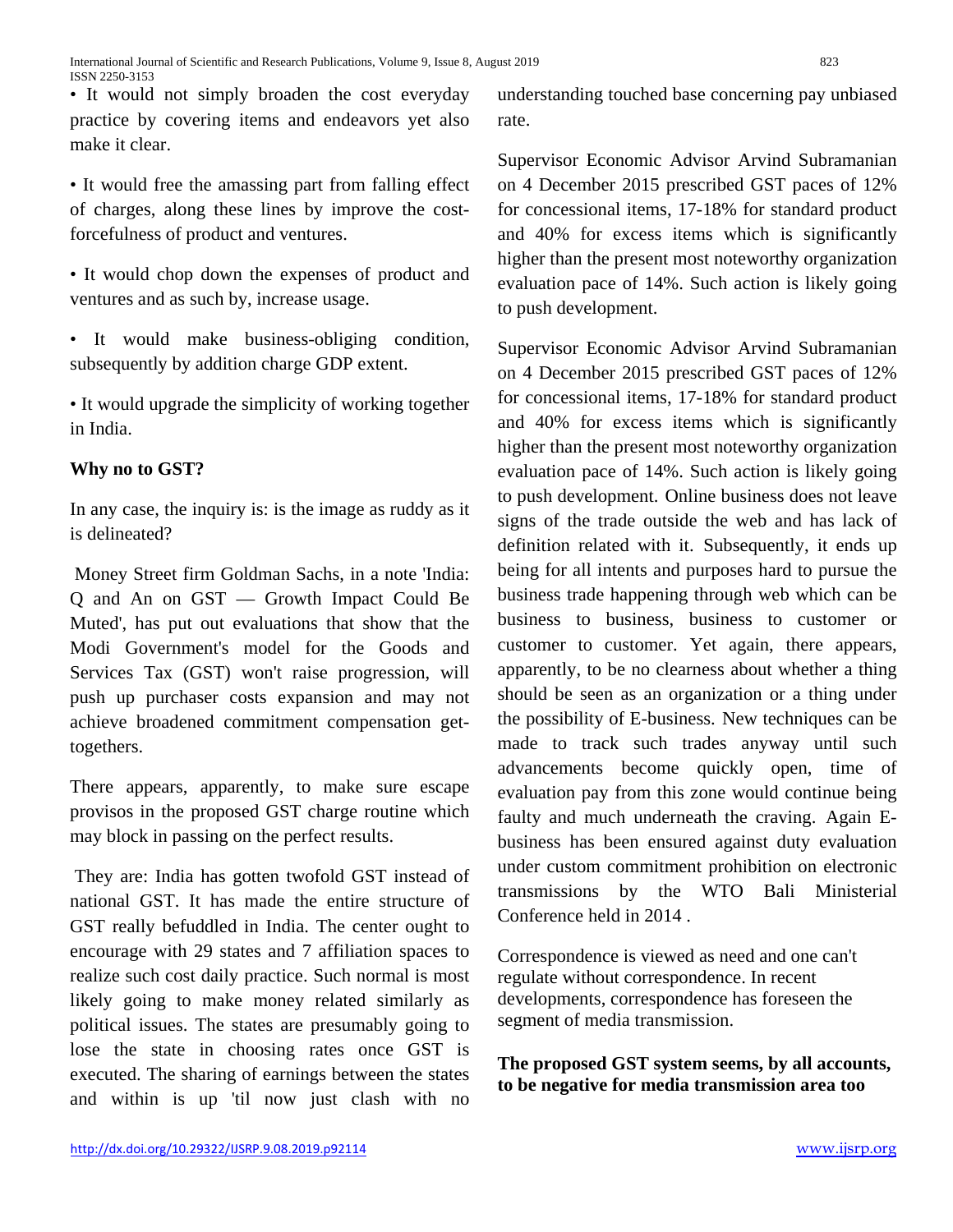International Journal of Scientific and Research Publications, Volume 9, Issue 8, August 2019 824 ISSN 2250-3153

"One of the huge drawbacks of the GST routine could be the prompt spike in the organization cost rate from 14% to 20-22%" (GST: Impact on the Telecommunications Sector in India). The proposed GST appears, apparently, to be calm on whether media transmission can be considered under the arrangement of items or organizations.The entire issue of media transmission portion acknowledge a real degree when India's nation teledensity isn't even half.

## **The proposed GST system expects to keep oil based goods, power, land and alcohol for human utilization out of the domain of GST**

Oil things have been an important supporter of swelling in India. Extension in India depends upon how the organization intends to fuse oil based items under GST in future.

Power is central for the improvement and headway of India. In the occasion that power is joined under standard or lavishness stock in future, by then it would seriously impact the improvement of IndiaIt is said that GST would influence antagonistically on the land promote. It would demonstrate 8% to the cost of new homes and diminish demand by about 12%.

## **The proposed GST system "would be fit for being demanded at a bargain of papers and promotions in that"**

This would give the councils the passage to significant enduring wages since this industry has irrefutably been expense absolved totally". It sounds senseless yet the course of action of GST is most likely going to make the supervision of undertakings by its Board/positioning chiefs over the association's working environments in different bits of the country an assessable organization by empowering each state to raise a GST demand on the association.

Again there has every one of the reserves of being nonattendance of understanding over fixing the pay rate similarly as edge limit. One thing is no ifs, ands or buts, benefits in India will be steeply costly if GST is fixed over the present organization obligation pace of 14% which in this way will ending up swelling in India. "Asian countries which realized GST all had seen retail extension in the season of execution.

### **Conclusion**

The organization of India should consider the GST routine set up by various countries and besides their aftermaths before executing it. Meanwhile, the lawmaking body should make an undertaking to ensure the enormous poor masses of India against the achievable swelling in view of use of GST. Apparently, GST will improve existing underhanded obligation structure and will oust inefficient perspectives made by the present stream heterogeneous assessment accumulation system only if there is a sensible understanding over issues of edge limit, pay rate, and thought of oil based merchandise, power, liquor and land. Until the agreement is accomplished, the organization ought to restrict from completing such daily practice.

#### **References**

1. The Economic Times (2009) Featured Articles from The Economic Times.

2. Gst India (2015) Economy and Policy.

3. Mehra P (2015) Modi govt.'s model for GST may not result in significant growth push. The Hindu.

4. Sardana M (2005) Evolution Of E‐Commerce In India Part 3.

5. TRAI (2015) Highlights of Telecom Subscription Data as on 28th February.

6. Patrick M (2015) Goods and Service Tax: Push for Growth. Centre for Public Policy Research (CPPR).